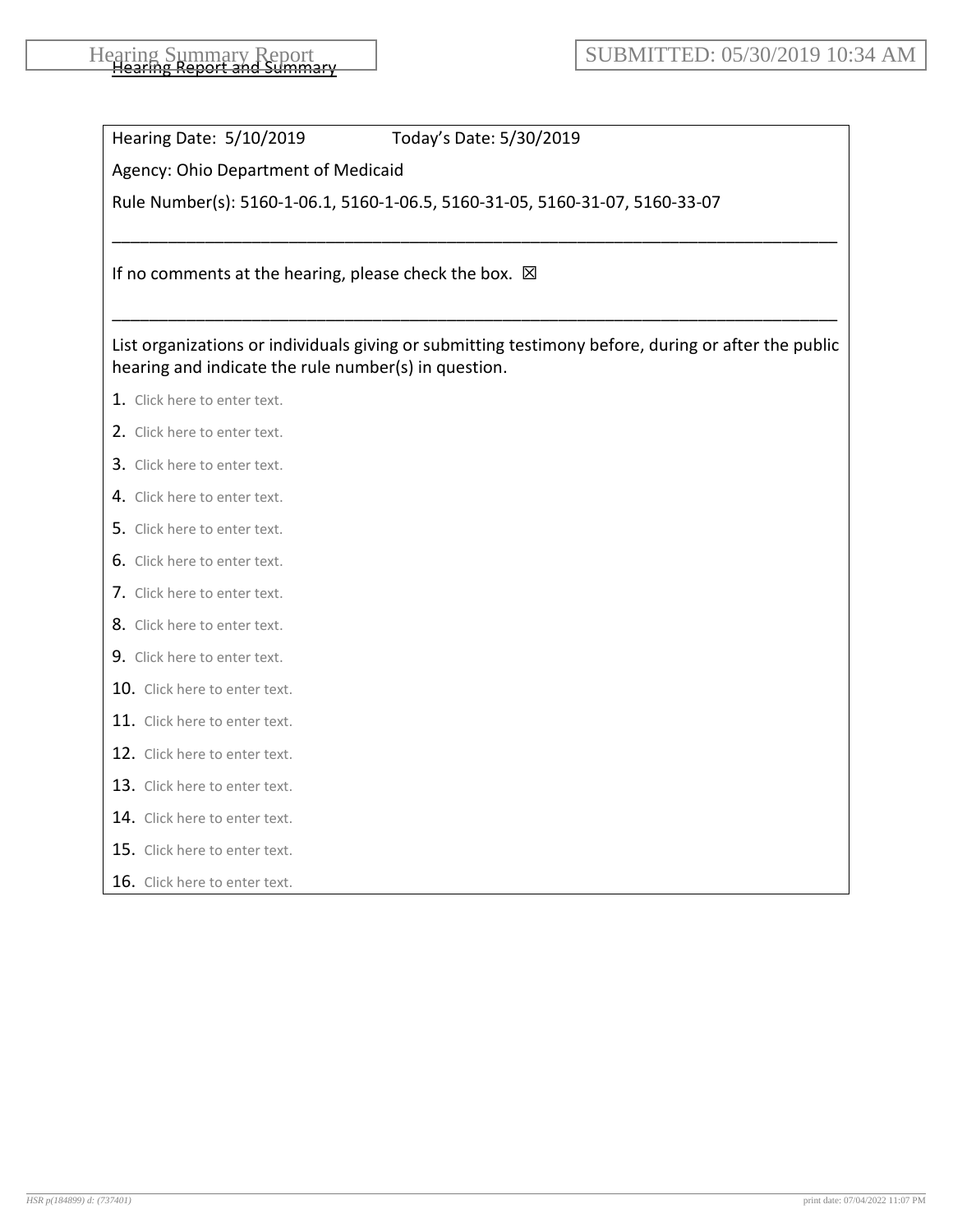## **Consolidated Summary of Comments Received**

Please review all comments received and complete a consolidated summary paragraph of the comments and indicate the rule number(s).

Click here to enter text.